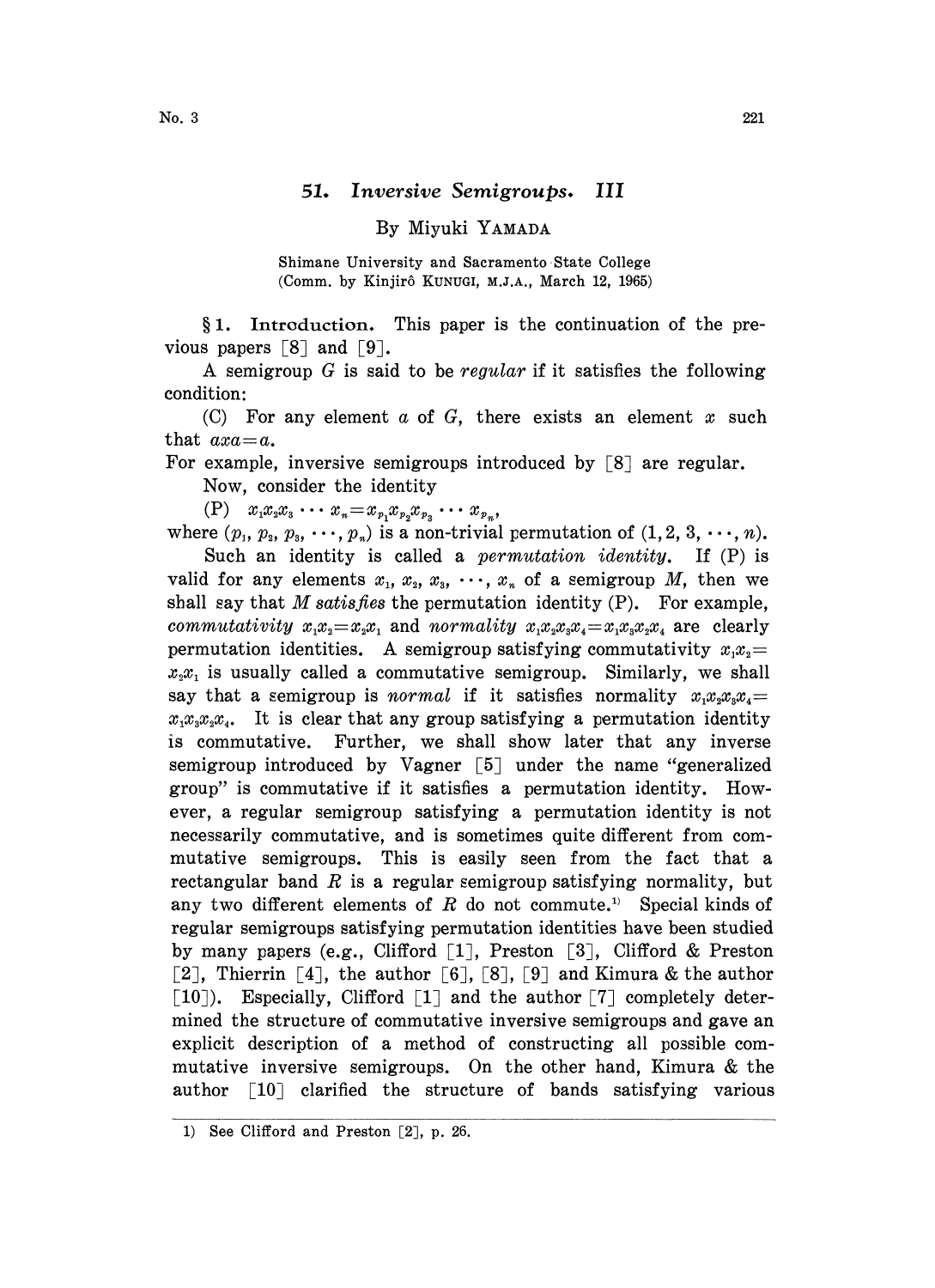222 M. YAMADA [Vol. 41,

permutation identities. In particular, it was proved that any band satisfying a permutation identity satisfies normality. And a structure theorem for normal bands was also given by  $[10]$ . Further, the author  $\lceil 8 \rceil$  recently clarified the structure of normal inversive semigroups by use of the structure theorem for normal bands:

Structure theorem for normal inversive semigroups. A semigroup G is isomorphic to the spined product of a commutative inversive semigroup A and <sup>a</sup> normal band B if and only if it is normal and inversive. Further, in this case the set of all idempotents of G is a subband of G and isomorphic to  $B^{(2)}$ .

The main purpose of this paper is to present a theorem which shows that any regular semigroup satisfying a permutation identity is necessarily a normal inversive semigroup. Also, one further theorem will be given to clarify the relation between several conditions on semigroups. All notations and terminology should be refered to  $\lceil 8 \rceil$  and  $\lceil 10 \rceil$ . The proofs are almost omitted and will be given in detail elsewhere.

2. Regular semigroups satisfying permutation identities. Let  $S$  be a regular semigroup satisfying the permutation identity (P). Since S is regular, the set of all idempotents of S is not empty. We shall denote it by I.

Then, we can easily prove the following lemmas by simple calculation.

Lemma 1.  $I$  is a normal subband of  $S$ .

Lemma 2. S is an inversive semigroup.

Since S is inversive and I is a normal band, by Corollary 1 of [8] S is  $(N)$ -inversive and isomorphic to the spined product of a (C)-inversive semigroup C and the normal band  $I: C \in I(\Gamma) \cong S$ . Let  $C \sim \sum \{C_{\gamma}: \gamma \in \Gamma\}, \ I \sim \sum \{I_{\gamma}: \gamma \in \Gamma\}$  be the structure decompositions of C and I respectively. Then, it is easily seen that each  $C_{\gamma}$  and each  $I<sub>y</sub>$  are a group and a rectangular band respectively. And the structure decomposition of  $C \sim I(T)$  is  $C \sim I(T) \sim \sum \{C_{\gamma} \times I_{\gamma} : \gamma \in \Gamma\}.$ Since S satisfies (P), each  $C_{\gamma}$  also satisfies (P). Therefore, each  $C_{\gamma}$ is a group satisfying (P), and hence  $C_{\gamma}$  is commutative.

Further, this result can be extended to the following lemma. Lemma 3. C is a commutative inversive semigroup.

From the above-mentioned results, S is isomorphic to the spined product of a commutative inversive semigroup and a normal band. Hence, by the structure theorem for normal inversive semigroups the. semigroup S is normal and inversive. Conversely, it is obvious that any normal inversive semigroup is a regular semigroup satisfying

<sup>2)</sup> For the definition of the spined product of semigroups, see the author  $[8]$ .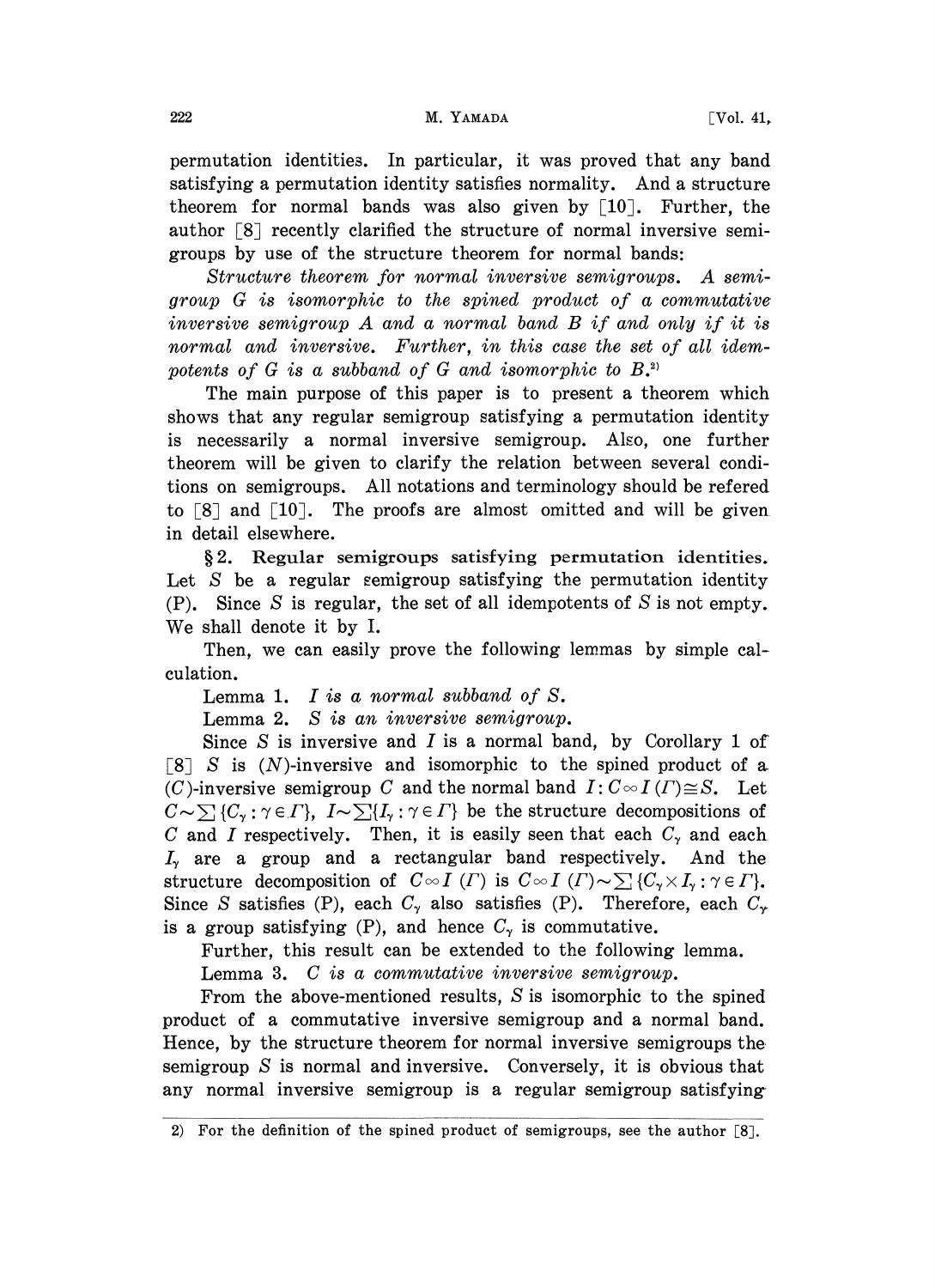the permutation identity  $v$ ersive Semigroups. $x_1x_2x_3x_4 = x_1x_3x_2x_4.$ 

Therefore, we have

Theorem 1. A regular semigroup satisfying <sup>a</sup> permutation identity is isomorphic to the spined product of a commutative inversive semigroup and a normal band. Accordingly, it is a normal inversive semigroup. Conversely, any normal inversive  $s$ emigroup is a regular semigroup satisfying a permutation identity.

Let  $P_1$  and  $P_2$  be two permutation identities. We shall say that  $P_1$  implies  $P_2$  on semigroups of type T if every semigroup having type T satisfies  $P_2$  whenever it satisfies  $P_1$ . In [10] the author has shown that any permutation identity implies normality on bands. This result can be extended to the following corollary to Theorem 1.

Corollary. Any permutation identity implies normality  $x_1x_2x_3x_4=x_1x_3x_2x_4$  on regular semigroups.

Finally, we shall show one further theorem which can be proved by use of the above-mentioned theorem, the paper  $\lceil 8 \rceil$  of the author and Theorem 4.3 of Clifford & Preston  $\lceil 2 \rceil$ .

Theorem 2. For <sup>a</sup> semigroup M satisfying <sup>a</sup> permutation identity, the following conditions are equivalent:

- $(1)$  *M* is regular.
- (2) M is left regular and right regular.
- $(3)$  *M* is inversive.
- $(4)$  M is strictly inversive.
- $(5)$  *M* is  $(N)$ -inversive.
- <sup>6</sup> ) M is normal and inversive.
- $(7)$  M is the union of (commutative) groups.
- $(8)$  M is a semilattice of  $(R)$ -inversive semigroups.
- $(9)$  M is a (normal) band of (commutative) groups.

(10) M is isomorphic to the spined product of <sup>a</sup> (normal) band and a (C)-inversive semigroup.

(11)  $M$  is isomorphic to the spined product of a (normal) band and a commutative inversive semigroup.

Let  $K$  be an inverse semigroup satisfying a permutation identity. Since K is of course regular, by (11) of Theorem 2 the semigroup K is isomorphic to the spined product of a commutative inversive semigroup A and a band  $B: K \cong A \otimes B(\Omega)$ . Since the set of idempotents is isomorphic to the spined product of a commutative inversive semigroup A and a band  $B: K \cong A \otimes B(\Omega)$ . Since the set of idempotents of K is commutative, B is also commutative. Therefore,  $B \cong \Omega$ , and hence  $K \cong A$ . Thus, K is commutative.

Consequently, we have

Corollary. An inverse semigroup satisfying a permutation identity is commutative.